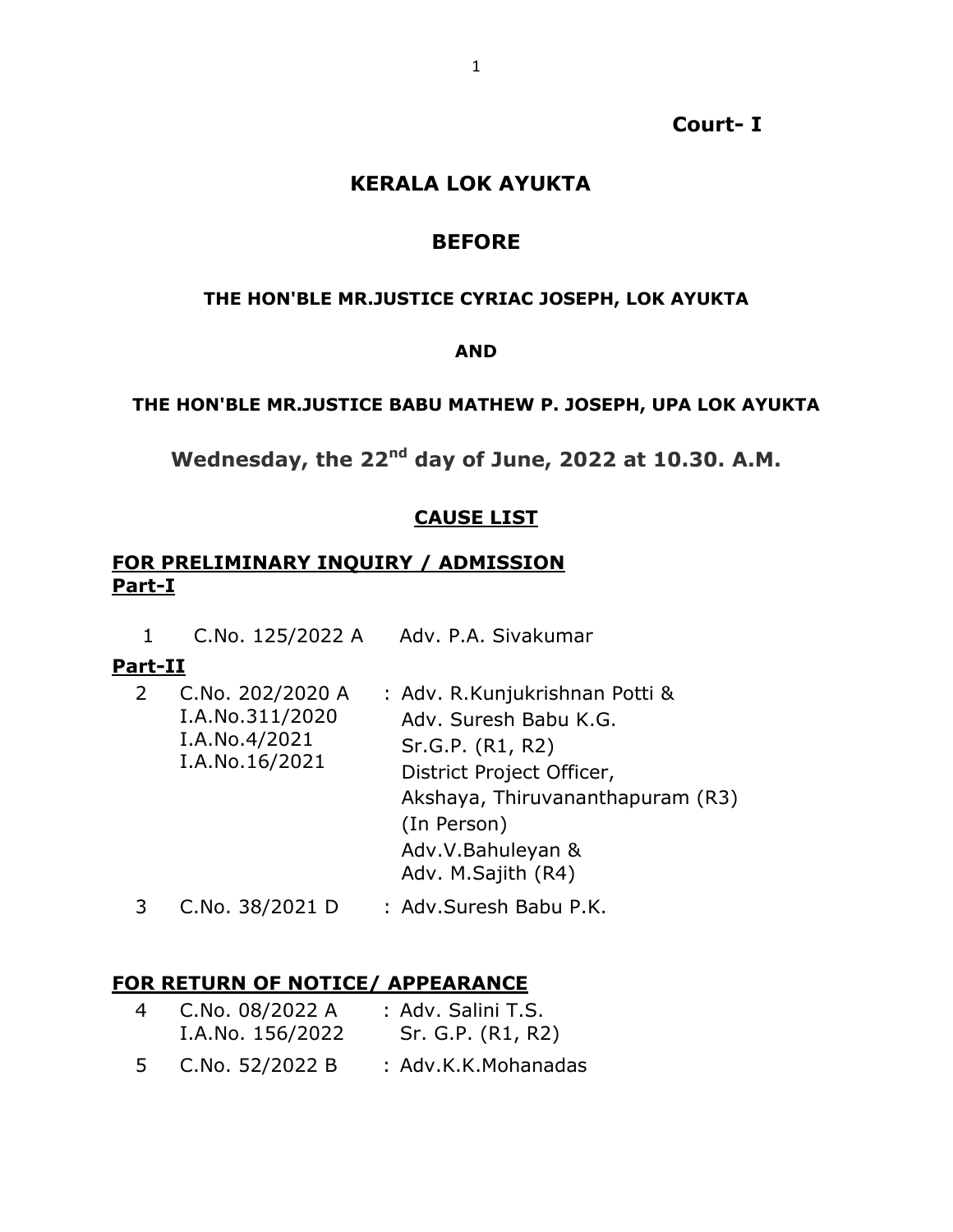### **PETITIONS**

| 6. | I.A.No.206/2022 in | : Adv. A. Abdul Karim                      |
|----|--------------------|--------------------------------------------|
|    | C.No.2135/2007 D   | Sr.G.P. (R1, R2, R3)                       |
|    | I.A.No.207/2022    | Adv. Kulathoor S.V. Premakumaran Nair (R4, |
|    | I.A.No.208/2022    | R5)                                        |
|    |                    |                                            |
|    | I.A.No.170/2022 in | S.Manimekhala (In Person)                  |
|    | C.No.1279/2015 D   | Sr.G.P. (R1, R2, R4)                       |
|    |                    | Sobhanakumari (R3) (In Person)             |

| 8 | I.A No. 618/2019 &  | : Adv. K. Kesavan Nair    |
|---|---------------------|---------------------------|
|   | I.A No. 619/2019 in | Adv. Arun Kumar D.R. (R1) |
|   | C.No.2244/2012 C    | Sr. G.P. (R2 to R4)       |
|   |                     | Adv.K.G. Prakash (R5)     |
|   |                     | Adv. Binu Sukumaran (R6)  |

# **FOR EXAMINATION OF WITNESSES**

| 9 | C.No. 988/2017 C | : B.Premachandrakumar (In Person)<br>Sr.G.P. (R1 to R4)<br>Adv.Kamaleswaram S. Manikantan Nair & |
|---|------------------|--------------------------------------------------------------------------------------------------|
|   |                  | Adv. Vaishakh M.S. (R5 to R7)                                                                    |

### **FOR DISPOSAL**

| 10 | C.No.1775/2012 A | : Shibu George (In Person) |
|----|------------------|----------------------------|
|    | I.A.No.1831/2017 | Adv. Giji Mathew (R1)      |
|    | I.A.No.92/2019   | Sr.G.P. (R2 to R4)         |
|    | I.A.No. 44/2022  |                            |

11 C.No.1226/2015 C : Adv.E.Velappan Sr.G.P. (R1, R3, R4, R5) Adv.A.Abdul Kharim (R2)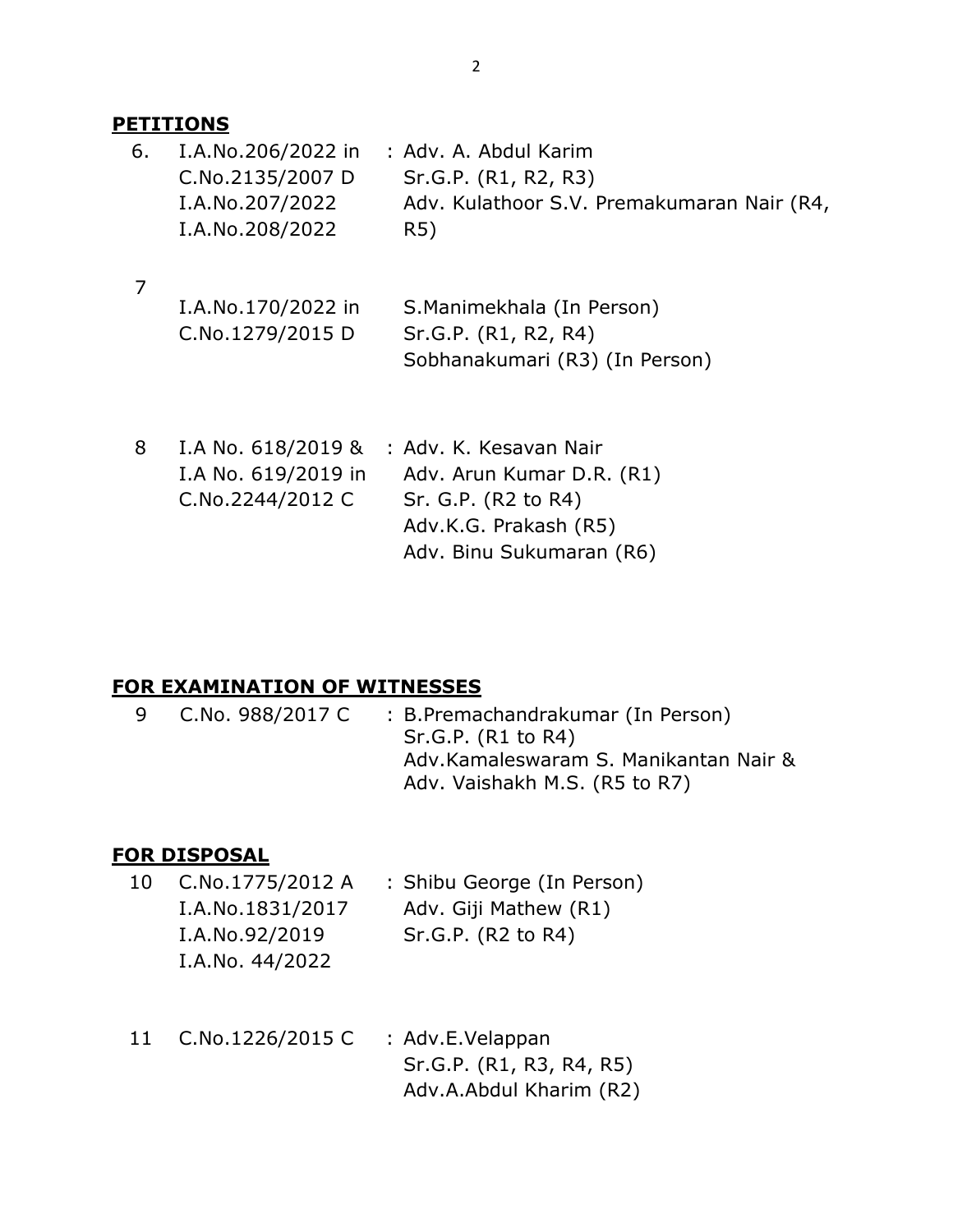12 C.No.470/2018 C : Adv. Thazhava K.P. Jayaprakash Sr.G.P. (R1, R2)

### **C/W**

- 13 C.No.539/2018 B : Adv.E.Velappan Sr.G.P. (R1) Adv.Kulathoor S.V. Premakumaran Nair & Adv. J.Francis (R2)
- 14 C.No. 07/2019 A : T.S.Ashish (In Person) Sr.G.P (R1, R2) Adv.B.Vasudevan Nair (R3)

#### **FOR HEARING ON MAINTAINABILITY**

15 C.No.1538/2011 A : Adv.S.S.Hussain Sr.G.P (R1 to R3, R15) Adv.Anil P.V. (R4) Adv.A.Abdul Kharim (R5 to R8, R11) Adv.Prasannakumar Nair (R9, R10, R12 to R14)

#### **FOR HEARING ON COMPLAINT**

| 16 | C.No.1818/2010 B | Adv.S.Balachandran Kulasekharam      |
|----|------------------|--------------------------------------|
|    |                  | Adv.K.Vijayakumar, SC for KSRTC (R1) |
|    |                  | Sr.G.P. (R2, R3)                     |

: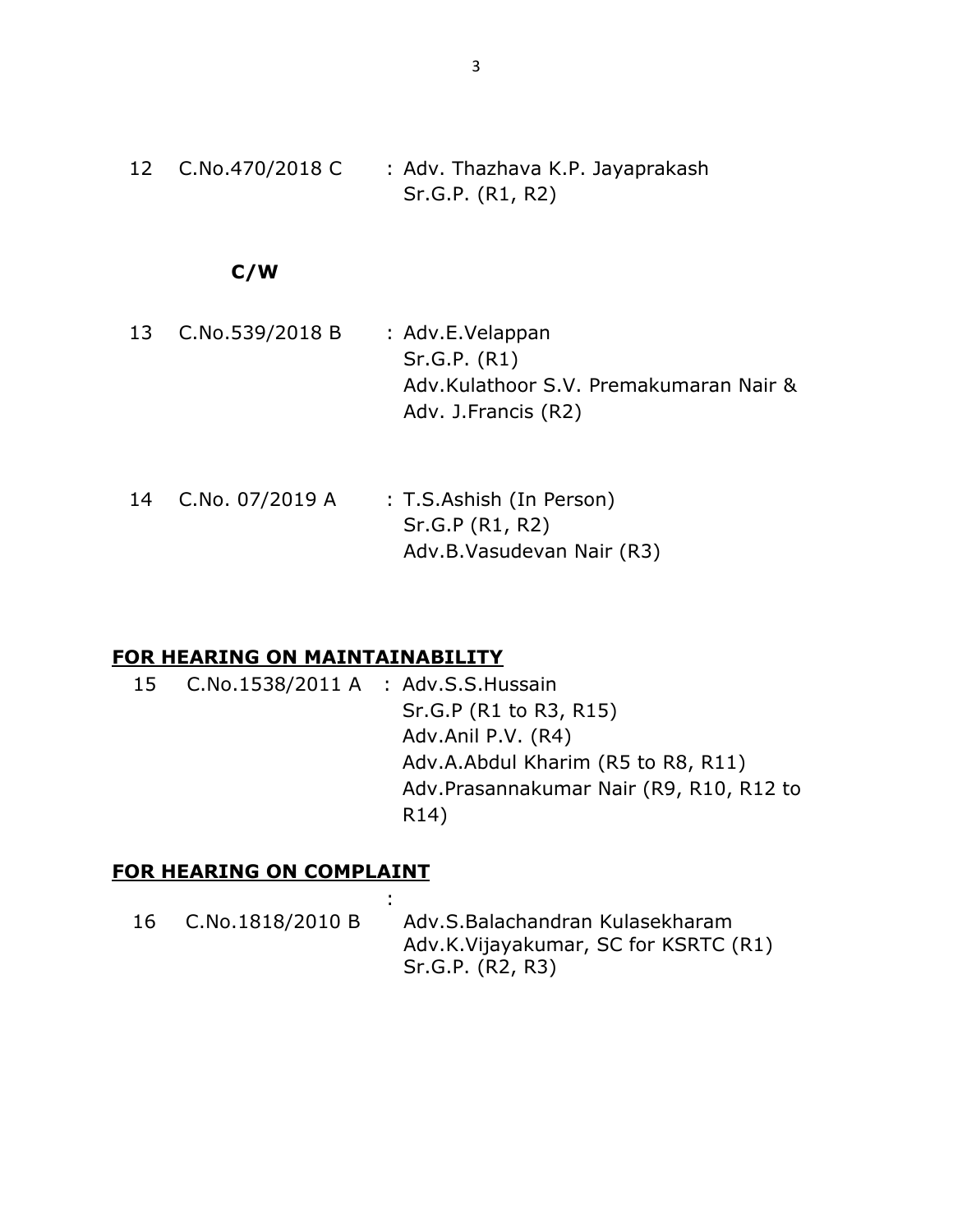17 C.No.916/2016 D : Adv.Kulathoor.S.V.Premakumaran Nair & Adv.J.Francis/ Sr.G.P. (R1 to R3)

\*\*\*\*\*\*\*\*\*\*\*\*\*\*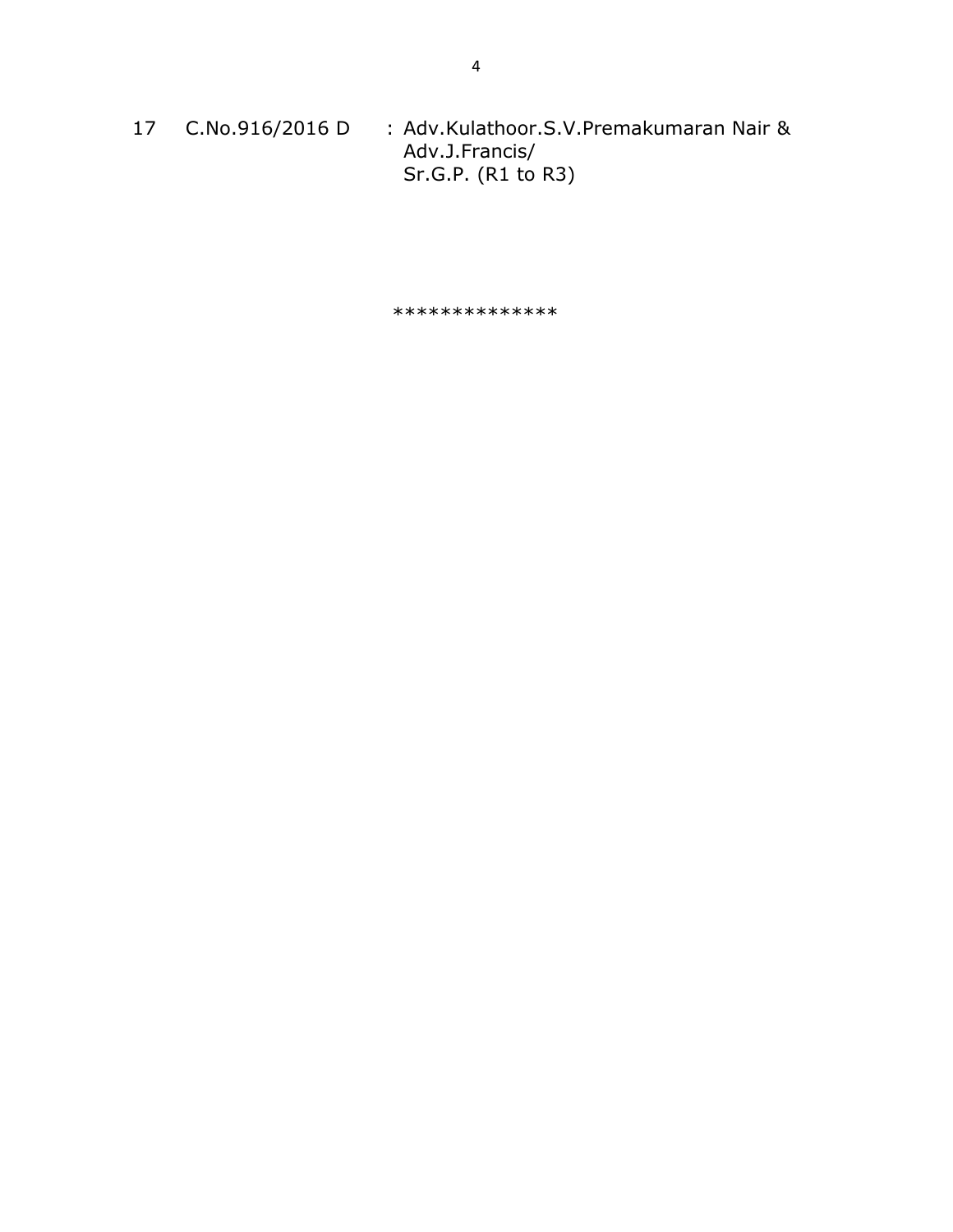### **COURT-II**

### **KERALA LOK AYUKTA**

#### **BEFORE**

#### **THE HON'BLE MR.JUSTICE HARUN-UL-RASHID, UPA LOK AYUKTA**

# **Wednesday, the 22nd day of June, 2022 at 10.30. A.M.**

# **CAUSE LIST FOR PRELIMINARY INQUIRY / ADMISSION**

#### **Part-I**

1 C.No.126/2022 A I.A.No.205/2022 Adv.Nalanchira P. Krishnankutty

#### **PLEADINGS**

2 C.No.214/2021 B : Adv.C.Subramanya Pillai Adv.Kallambalam S.Sreekumar, KSFE (R)

#### **FOR ACTION TAKEN REPORT/COMPLIANCE REPORT**

| C.No.819/2018 B | : Adv.K.P.Balakrishnan       |
|-----------------|------------------------------|
| I.A.No.588/2019 | Adv.Kallambalam S.Sreekumar, |
| I.A.No.108/2020 | SC for KSFE (R1 to R3)       |

#### **FOR STEPS/EVIDENCE**

4 C.No.742/2015 C : Adv.Gireessh Kumar A.G. Manoharan Thampi, Village Officer, Kadakampally (R1) (In Person) Sr.GP (R2) Adv.Vinod R. (R3)

#### **FOR HEARING ON COMPLAINT**

5 C.No.720/2017 D : Adv. N. Anil Kumar Sajeev.R (R1) Adv. M.C. Ashi (R1 & R3) Sr.GP (R2)